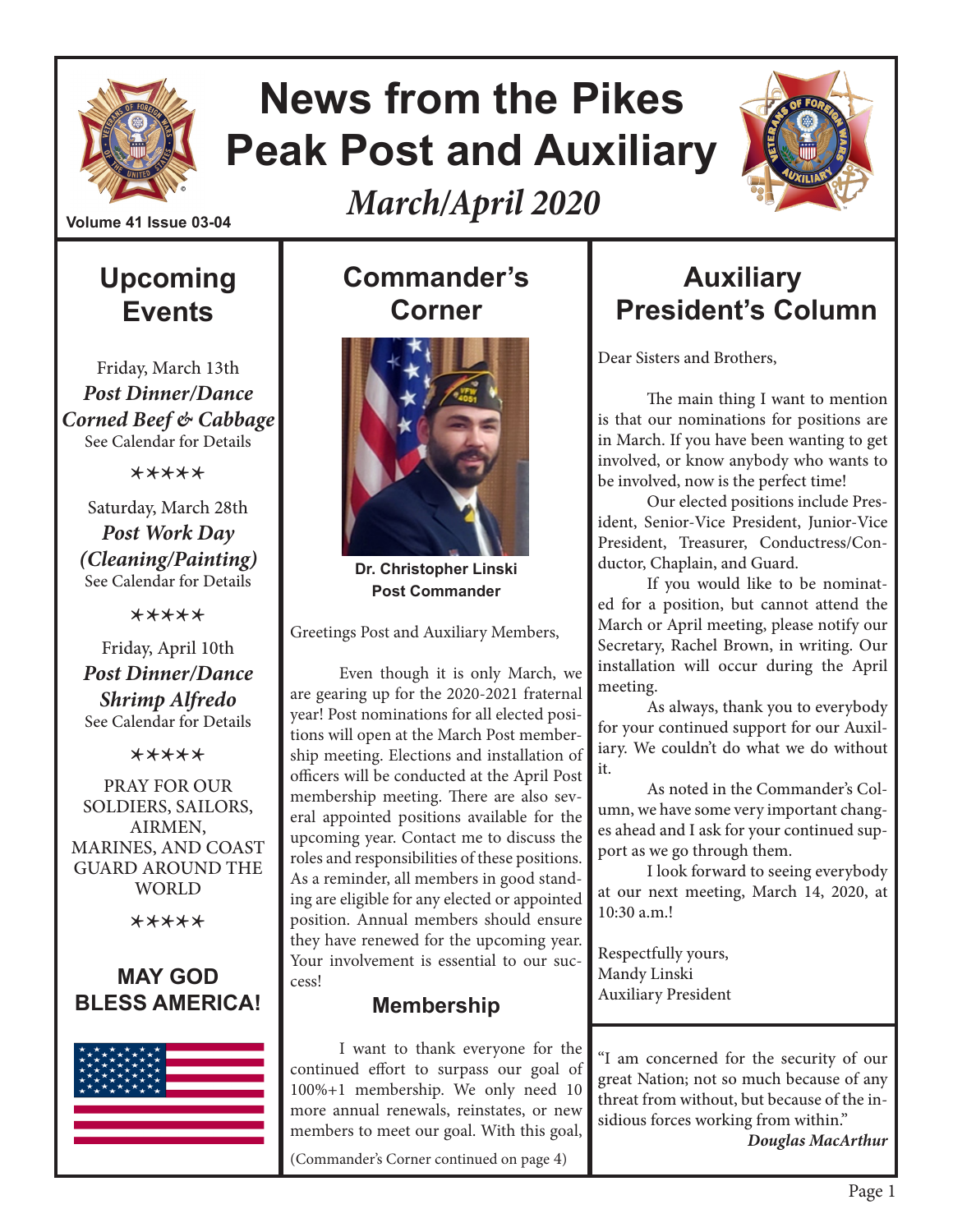## **VFW Post 4051 Officers For 2019-2020**

## **VFW Post 4051 Auxiliary Officers For 2019-2020**

Post Commander Dr. Christopher Linski<br>Senior Vice Commander Dennis Snider Senior Vice Commander Junior Vice Commander Amy Earley Quartermaster Joe Cormier Chaplain Jim Griffith Judge Advocate Bob Green Surgeon Bill Thomas 1-Year Trustee Barbara Green 2-Year Trustee Eric Veed 3-Year Trustee Brian Michaud Adjutant Dennis Snider Service Officer Dr. Christopher Linski House Committee Rick Archuleta Ways and Means **William Mathis**  Membership Amy Earley Officer of the Day Brian Michaud<br>Guard Lance Dver Legislative Dr. D. J. Alberts Entertainment John Mazzella Buddy Poppy James Griffith Americanism William Mathis Adopt-A-Unit Paige Lanier National Home Dr. Christopher Linski<br>Honor/Color Guard Brian Michaud Honor/Color Guard ROTC/IROTC Barbara Green Scouts Dr. Christopher Linski Voice of Democracy & Patriot's Pen Amy Earley Teacher of the Year Amy Earley Public Affairs/Webmaster Bill Thomas Bingo Games Manager Jerry Walter Crawford House Representative Barbara Green

 $\overline{\phantom{a}}$ 

Lance Dyer

#### **Editorial Staff**

Editor Bill Thomas Assistant Editor Ron Marshall

Post Commander Dr. Christopher Linski

## **To Report A Death**

*To report a death of a Post member, please contact Chaplain James Griffith, (719) 632-9874 or for an Auxiliary member, contact Chaplain Michelle Pineda, (719) 287-4781. Also, you may leave information either at the club or on the bulletin board so that proper follow-up can be taken. Please include: Name of Deceased; Date of Call; Date of Services; Funeral Home (if known); Your Name, Phone Number and/or Other Point of Contact.*

President Mandy Linski Senior Vice President Rita Christensen **Junior Vice President Mike Walker** Treasurer Rachel Brown Chaplain Michelle Pineda<br>
Conductress Carol Archuleta Guard Carol Knutson 1-Year Trustee Mike Walker 2-Year Trustee Carol Knutson 3-Year Trustee Tami Veed Secretary Rachel Brown Patriotic Instructor Carol Knutson Americanism Carol Knutson Buddy Poppy Mike Walker Community Service Mandy Linski Legislative Rachel Brown Hospital Tami Veed Membership Rita Christensen Leadership Rachel Brown National Home Mike Walker Scholarship Rachel Brown Games Manager Rita Christensen Youth Mandy Linski

┠

┞ I Carol Archuleta



## **VFW 4051 Bingo**

VFW 4051 Bingo pays the big bills for the Post like utilities, insurance, etc. Our bingo sessions are on Tuesday and Friday each week around 12:00 p.m. to 3:00 p.m. at the North Carefree Bingo Hall, 3440 N Carefree Circle, a block west of Academy on North Carefree.

These operations are run by volunteers, many of whom simply need to take a day off every now and then! If you have been a member of the Post or Auxiliary for at least six months, and have a little bit of free time, please think about volunteering! We appreciate any assistance you can provide.

Contact Games Manager Jerry Walter at (719) 574- 4324 to volunteer!

#### **SUPPORT VFW 4051 BINGO!**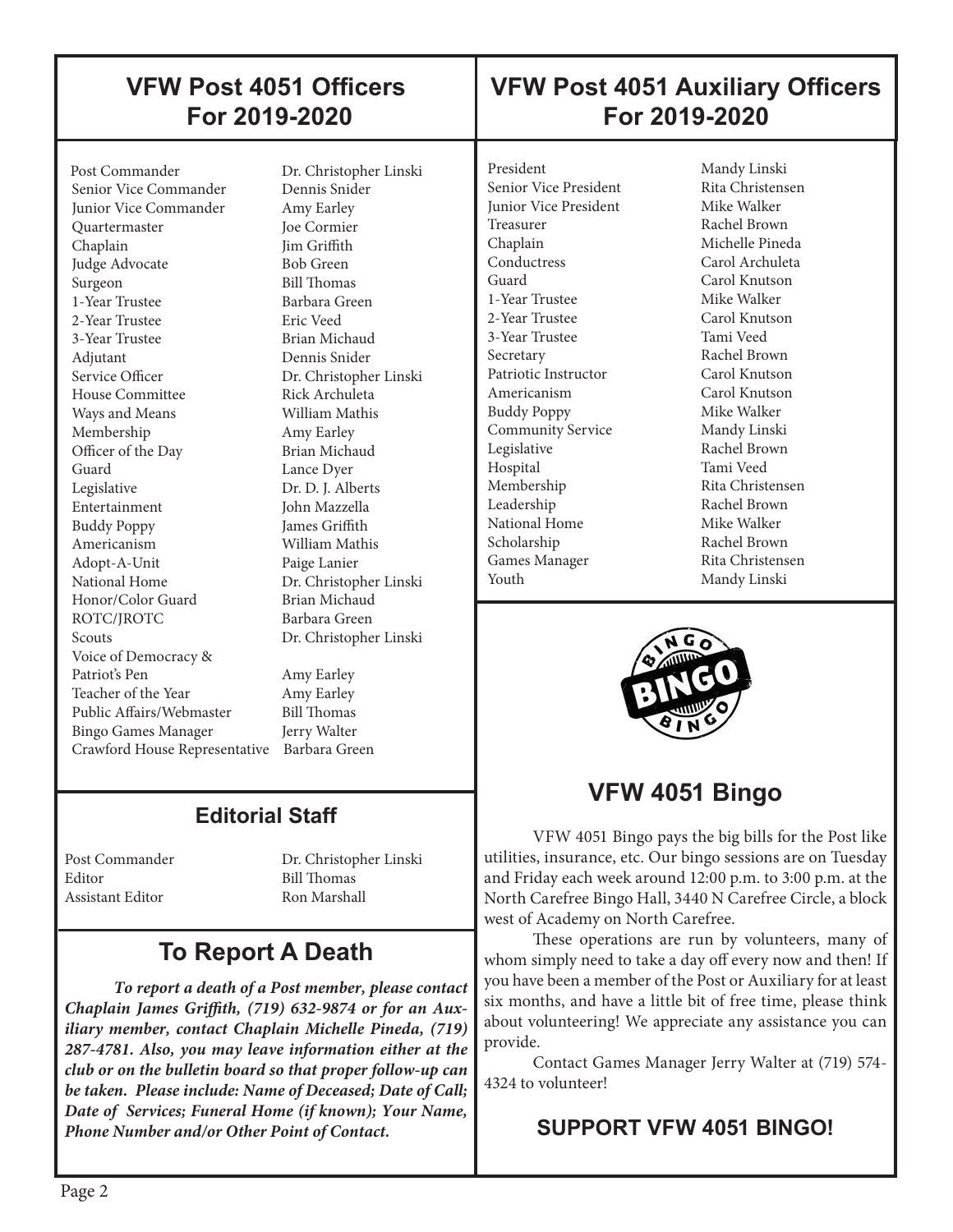## **Chaplains' Column**

"What is mankind, that You are mindful of them and human beings, that You care for them? For You have made us a little lower than the angels and have crowned us with glory and honor. *Psalm 8:4-5*

"So, from now on we regard no one according to appearances. Although we once regarded Christ in this way, we do so no longer. Therefore if anyone is in Christ, he is a new creation. The old has passed away. Behold, the new has come! All this is from God, who reconciled us to Himself through Christ and gave us the work of reconciliation."

*Saint Paul II Corinthians 5:16-18* 

As I write I am listening to Johannes Brahms' Symphony 3, one of the most beautiful pieces of music ever written, and I am struck that such a lonely and broken man created this timeless masterpiece. Brahms was a child of extreme poverty and tenement life in industrial Germany. When it was discovered he had a musical talent for the piano, his parents sent him to work to play in bordellos. Brahms was small for his age and delicate in his features so he suffered no end of abuse and humiliation in these places at the hands of customers and staff. He was never able to build a meaningful relationship with a woman after that. When he did fall in love, it was almost always the wrong time or the wrong woman, yet all this drove him to master his musical craft as compensation for this lack. It also made him a self-critical perfectionist so concerned with only the best that he destroyed almost all of his early pieces and sketches and personal letters leaving us knowing nothing about the man and his life and development except from the letters friends wrote to him.

Unfortunately, Brahms never knew the renewing power of life with Christ and the true healing it can provide; never, except through his, music did he experience being a new creation. The wonder of all this is that in-spite of his brutal life, he created so much lasting beauty. This is both a challenge to us who are in Christ to exercise compassion at all time in dealing with those around us and to remind ourselves that even in Christ we struggle and fail, but they, like us, are created a little lower than the angels and may have masterpieces in us to share.

If I can be of assistance please don't hesitate to call me at (719) 632-9874.

Sincerely, James Griffith Post Chaplain

## **Auxiliary Chaplain's Column**

Dear Auxiliary Members,

 Life Auxiliary Member, Martha Dilts, passed away on January 16th. Many of you will remember Martha and her sister Bonnie who were always helping in the dining room...*either cooking, serving or setting tables. Martha was a very dedicated member of our Auxiliary and will be greatly missed.* A sympathy card was given to Martha's family at her memorial service and the Auxiliary charter was draped in her memory.

A sympathy card was sent to the family of Past Post Commander Richard Archuleta on the death of Richard's mother.

 A speedy recovery *card was sent to Post member Robert (Bob) Beham and a thinking of you card was sent to Post member Max Beham and his wife Ruth.*

 If you know of any member who is ill, recovering, in the hospital or just in need of a kind word, please contact me or Chaplain, Michelle Pineda.

Sincerely, Rita Christensen, Past Chaplain

#### **Chairman of the House Committee's Column**

We are now into the first quarter of the new year, and so far, there are no new problems! With that being said, we want to concentrate on our 75th Post Anniversary, which will be held at our Post on Friday, June 19th. We would appreciate any help with comments or suggestions as how to make this a memorable event. More details will be provided in a separate article. Our Post Friends meetings are every second Wednesday of the month at 4:00 p.m. If you can attend, we invite you to come and share your inputs with us. Some of you probably have lots of knowledge about our Post from years ago.

 Unfortunately, with the costs of food and beverages going up, we are in need of increasing our dinner and drink prices starting in March. Adult dinners will be \$12 and children under age 12 will be \$6. Dances will remain at \$10. Drink prices will be minimal TBD. Our hope is that this will not put a burden on our members.

Chairman, Rick Archuleta House members: Joe Cormier, Dick Gandoff, Jerry Walter Alternates: Duane Knutson & Ron Marshall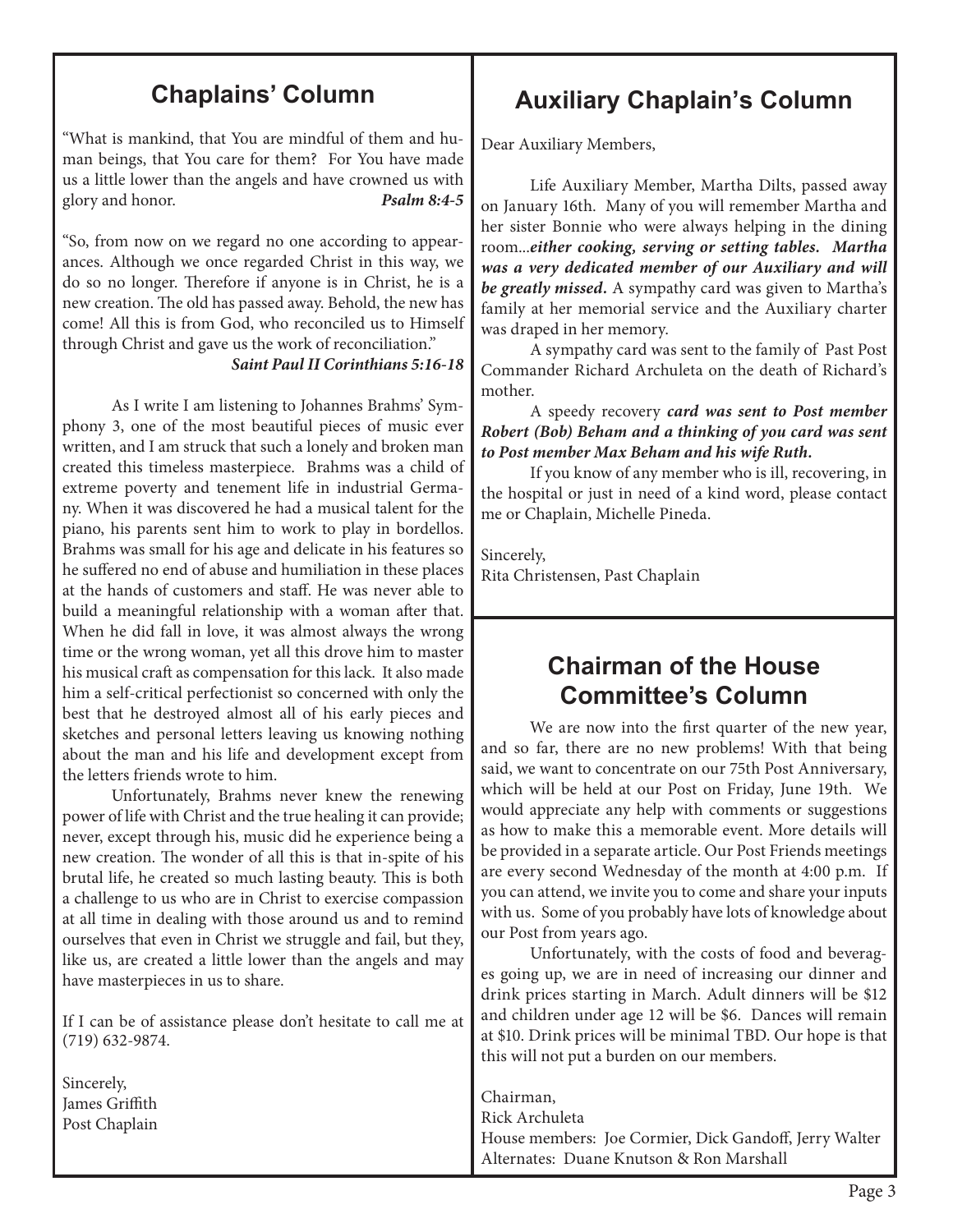(Commander's Corner continued from page 1)

however, there is an even more important goal that we must achieve: Participation! We want out members to be active in service, both to our Post and to our veteran community. If you know how we can assist in community events to assist veterans and their families, please let us know. The more visible we are in the community achieving our mission to serve veterans, the better chance there is to attract new members! This is important for Post and Auxiliary membership.

#### **Post Changes**

To ensure transparency, I want to announce some potential changes to the Post so that members are not confused by any "grapevine" notifications.

The *first change* expected is the transition to volunteer bartenders.

The *second change* is a potential end to Friday night dinners. At a minimum, there will be a break from dinners during the summer, beginning July 1, to allow our Post and Auxiliary members to take a much needed break and enjoy their summer! Dances will still occur throughout the summer.

A *third change* is the current discussion of selling the Post facility for downtown real estate development. We will provide more details about this as conversations occur. We will also be providing opportunities for members of the Post and Auxiliary to provide their input on the future of our Post. We have also created a Capital Transition Review Committee to evaluate the organizational and legal requirements for any potential sale or relocation effort.

None of these changes will take effect prior to July 1, 2020. If there are questions, please contact me directly so that you get the most accurate response.

#### **75th Anniversary Update**

We have finalized the location for our 75th Anniversary Celebration on Friday, June 19. It will be at…\*drum roll please\*…Pikes Peak Post 4051! That is right, we will host the event at the Post in lieu of our Friday Night Dinner/ Dance. We will have a catered dinner, raffles, a guest speaker, and more! Look for your invitation soon. This event will be open to the public.

Yours in Comradeship, Dr. Christopher Linski Post Commander Commander@vfw4051.us

# **Post History**

## *Colorado Springs Gazette December 23, 1955*

## *Work Starts Wednesday on New VFW Building*

**Construction of an \$80,000 Veterans of Foreign Wars building at 430 East Pikes Peak Avenue will get underway next Tuesday.**

**This was announced Thursday by Glen Tusler of the Ring Construction Company, which will do the work.** 

**The two-story building which will house VFW Post 4051 will be built of masonry and steel, Tusler said. It is expected to be completed early next July.** 

**The club, which has a membership of 450 veterans, is presently located at 6 South Wahsatch Avenue. Parking facilities will be available in the rear of the new building.**

**A lounge, bar, and recreation facilities will be included on the lower floor, according to Thomas E. Cowan, commander of the Post. He said an assembly room and other facilities will be included on the top floor.**

**Organized in 1945, the Post's membership consists primarily of World War II and Korean veterans.**

## **Email Address Update**

I would like to update and verify emails of members on the National database, so everyone please send your email address to me at barbaragreen241@hotmail.com.

Thanks, Barbara Green Past Commander

#### **Members Notice**

The membership rules for annual members changed a couple of years ago. The new rule is annual renewal must be done during the month you joined the Post. So when you get the renewal notice, DON'T DELAY. Or better yet, consider using the life member installment plan. Your renewal is important!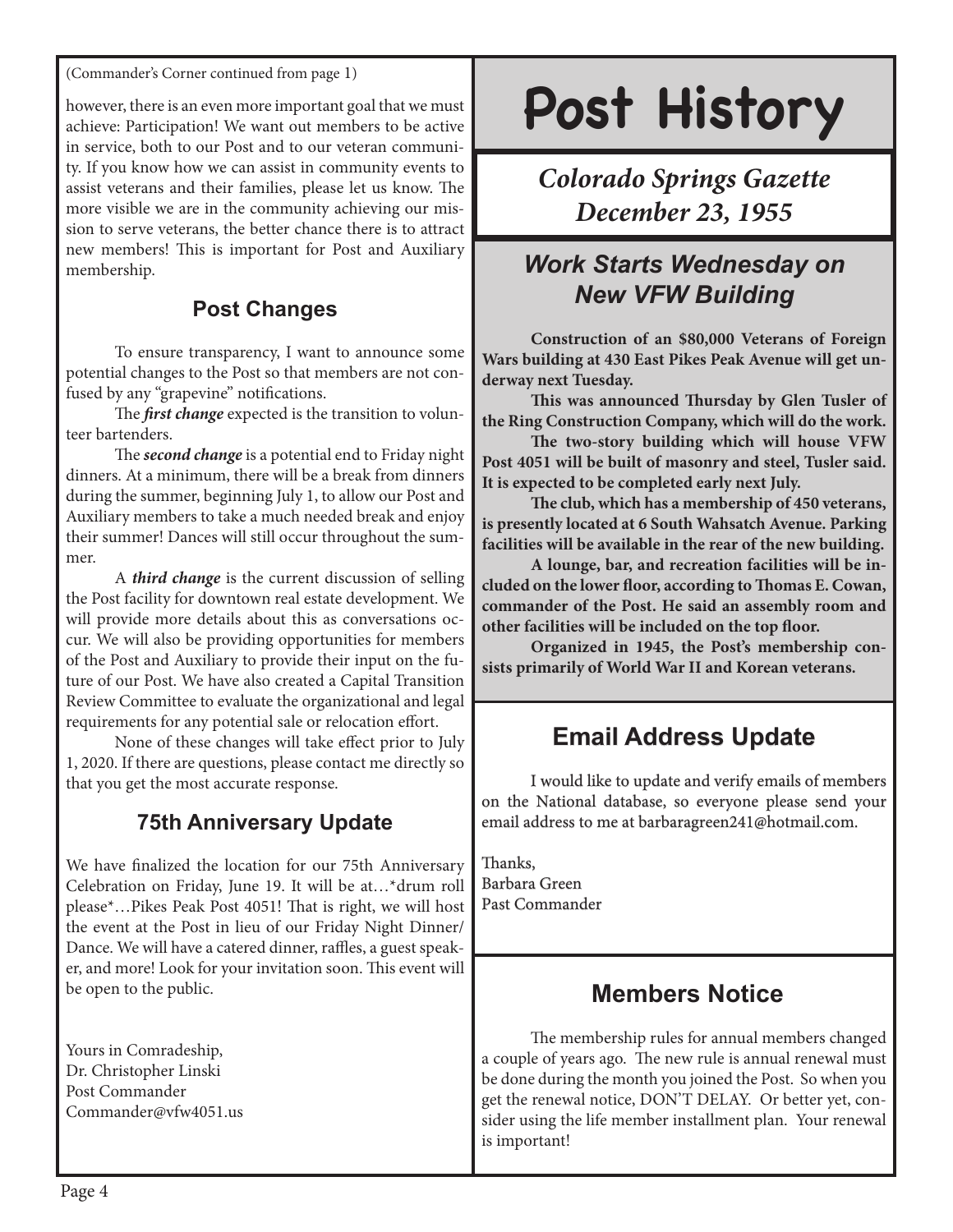## **Vietnam Era Pins and Certificates**

TREA (The Retired Enlisted Association) has a ceremony twice a year to hand out pins and certificates to Vietnam Era Veterans who served on active duty (November 1, 1955-May 15, 1975 dates of service) and also to spouses of deceased service members who served on active duty during the above time period. The certificates have the TREA Logo and Chapter 1 on them.

If anyone is interested in receiving the pin and certificate (even if you received the pin previously) and would be able to attend the TREA ceremony on March 27, 2020 please let me know. Barbaragreen241@hotmail.com.

Please send me the following information:

 *Name as you want it on the certificate Branch of Service Rank Military job title*

Barbara Green Past Commander

### **Silver Key**

#### *Please Help Our Neighbors and Friends!*

Whenever you come to the Post for a dinner/dance or other events, please bring a few canned goods such as veggies, fruit, soups, etc., for our donations to Silver Key.

The box in the entrance way to the Post is currently empty!

Thank you! Your donations help someone in need.

#### **Community Service Hours Outside the Post**

- 1. Total Hours
- 2. Cash Donations \_\_\_\_\_\_\_\_\_\_\_
- 3. Round trip mileage \_\_\_\_\_\_\_\_\_\_\_\_

Please include a brief description of community service accomplished:

> **Mail this form to: VFW Post 4051 430 East Pikes Peak Avenue Colorado Springs, CO 80903**

**Or return to a Post general membership meeting**



**TAPS**

## **Post**  *Billy Griffin*

## **Auxiliary** *Martha Dilts*

Each of our departed Comrades made a special contribution to our Nation, our Community, and our Post.

Sincerely, James Griffith Post Chaplain



## **Post Surgeon's Report**

Dear Comrades:

A get-well card was sent to Steve Kjonaas, Jr., Past State Commander, who fell and broke his arm. We wish him a speedy recovery and a quick return to his daily activities.

Two unserviceable American flags were taken to American Legion Post 209 for proper disposal. Please bring any American flags that are worn, torn, or soiled to the Post for proper disposal.

As always, thanks to everyone for informing me of any comrades who are in distress and need assistance.

Yours in Comradeship, Bill Thomas, Post Surgeon

"It is foolish and wrong to mourn the men who died. Rather, we should thank God that such men lived."

*George S. Patton Jr.*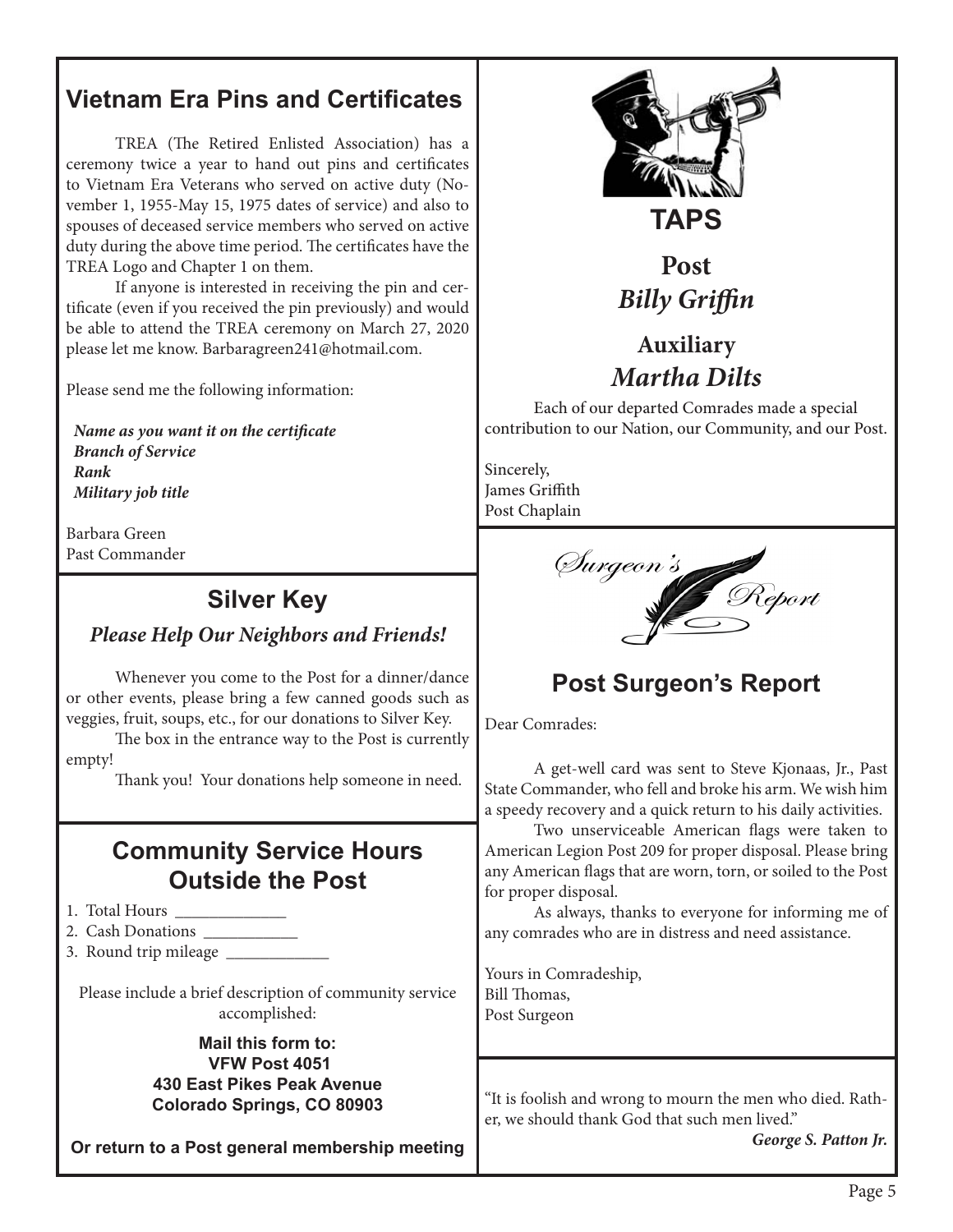| AARCH 2020<br>*** DINNER 6 PM \$12.00***<br><b>DANCE 7 PM \$10.00</b> |                                                    |                                                    |                                                       |                                                    |                                                                                                                       |                                                                                       |  |
|-----------------------------------------------------------------------|----------------------------------------------------|----------------------------------------------------|-------------------------------------------------------|----------------------------------------------------|-----------------------------------------------------------------------------------------------------------------------|---------------------------------------------------------------------------------------|--|
| Sunday                                                                | Monday                                             | Tuesday                                            | Wednesday                                             | Thursday                                           | Friday                                                                                                                | Saturday                                                                              |  |
| ***<br><b>NOTE</b><br><b>Dinner</b><br><b>Price</b><br><b>Change</b>  | $\overline{2}$                                     | 3                                                  | 4                                                     | 5                                                  | 6<br>Open 4 to 10<br>Dinner/Dance<br><b>Meatloaf</b>                                                                  | <b>Post Meeting</b><br>Coffee 8:00 a.m.<br>Meeting 9:00 a.m.                          |  |
| <b>Adults \$12</b><br><b>Children</b><br>(Under 12) \$6               | <b>Available For</b><br><b>Rental Events</b>       | <b>Available For</b><br><b>Rental Event</b>        | <b>Available For</b><br><b>Rental Events</b>          | <b>Available For</b><br><b>Rental Events</b>       | Alan<br>Polivka                                                                                                       | <b>Available For</b><br><b>Rental Events</b>                                          |  |
| 8                                                                     | 9                                                  | 10                                                 | 11<br><b>Friends of</b><br>the Post Mtg.<br>4:00 p.m. | 12                                                 | 13<br>Open 4 to 10<br>Dinner/Dance<br><b>Corned Beef</b><br>& Cabbage                                                 | 14<br><b>Aux Meeting</b><br>Coffee/Treats<br>9:30 a.m.<br>Meeting<br>10:30 a.m.       |  |
| <b>Available For</b><br><b>Rental Events</b>                          | <b>Available For</b><br><b>Rental Events</b>       | <b>Available For</b><br><b>Rental Events</b>       | <b>Available For</b><br><b>Rental Events</b>          | <b>Available For</b><br><b>Rental Events</b>       | <b>Carlos</b><br>Crull                                                                                                | <b>Available For</b><br><b>Rental Events</b>                                          |  |
| 15                                                                    | 16                                                 | 17<br>St. Patrick's<br>Day                         | 18                                                    | 19                                                 | 20<br>Open 4 to 10<br>NO DINNER/<br><b>DANCE ONLY</b>                                                                 | 21                                                                                    |  |
| <b>Available For</b><br><b>Rental Events</b>                          | <b>Available For</b><br><b>Rental Events</b>       | <b>Available For</b><br><b>Rental Events</b>       | <b>Available For</b><br><b>Rental Events</b>          | <b>Available For</b><br><b>Rental Events</b>       | Alan<br>Polivka                                                                                                       | <b>Available For</b><br><b>Rental Events</b>                                          |  |
| 22<br><b>Available For</b><br><b>Rental Events</b>                    | 23<br><b>Available For</b><br><b>Rental Events</b> | 24<br><b>Available For</b><br><b>Rental Events</b> | 25<br><b>Available For</b><br><b>Rental Events</b>    | 26<br><b>Available For</b><br><b>Rental Events</b> | 27<br>Open 4 to 10<br>Dinner/Dance<br><b>Beef</b><br><b>Burgundy</b><br><b>Over Noodles</b><br><b>Carlos</b><br>Crull | 28<br><b>Post Work</b><br>Day<br>$0900 - 1200$<br>(Inside-<br>Cleaning &<br>Painting) |  |
| 29<br><b>Available For</b><br><b>Rental Events</b>                    | 30<br><b>Available For</b><br><b>Rental Events</b> | 31<br><b>Available For</b><br><b>Rental Events</b> |                                                       |                                                    |                                                                                                                       |                                                                                       |  |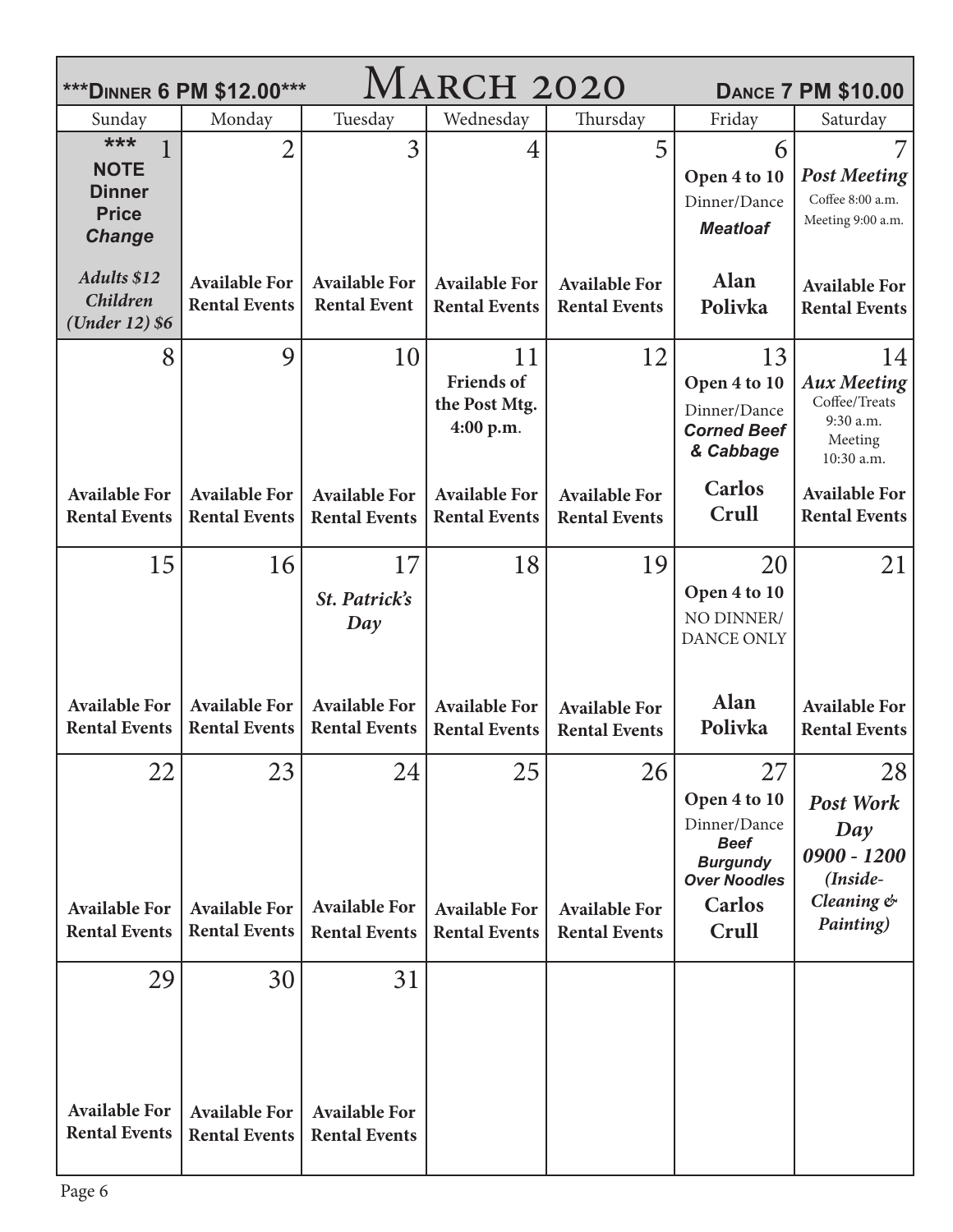| APRIL 2020<br>*** DINNER 6 PM \$12.00***<br><b>DANCE 7 PM \$10.00</b> |                                              |                                              |                                              |                                              |                                   |                                              |  |  |  |
|-----------------------------------------------------------------------|----------------------------------------------|----------------------------------------------|----------------------------------------------|----------------------------------------------|-----------------------------------|----------------------------------------------|--|--|--|
| Sunday                                                                | Monday                                       | Tuesday                                      | Wednesday                                    | Thursday                                     | Friday                            | Saturday                                     |  |  |  |
| ***                                                                   |                                              |                                              |                                              | $\overline{2}$                               | 3                                 | 4                                            |  |  |  |
| <b>NOTE</b>                                                           | (NOTE)                                       |                                              |                                              |                                              | Open 4 to 10                      | <b>Post Meeting</b>                          |  |  |  |
| <b>Dinner</b>                                                         | <b>Reservations</b>                          |                                              |                                              |                                              | Dinner/Dance                      | Coffee 8:00 a.m.                             |  |  |  |
| <b>Price</b>                                                          | Required                                     |                                              |                                              |                                              | <b>Beef Stew</b>                  | Meeting 9:00 a.m.                            |  |  |  |
| <b>Change</b>                                                         | <b>For</b><br><b>Dinner</b>                  |                                              |                                              |                                              |                                   |                                              |  |  |  |
| <b>Adults \$12</b>                                                    | Call                                         |                                              | <b>Available For</b>                         | <b>Available For</b>                         | <b>Alan</b>                       | <b>Available For</b>                         |  |  |  |
| <b>Children</b><br>(Under 12) \$6                                     | $(719) 632 - 9874$                           |                                              | <b>Rental Events</b>                         | <b>Rental Events</b>                         | Polivka                           | <b>Rental Events</b>                         |  |  |  |
| 5                                                                     | 6                                            | 7                                            | 8                                            | 9                                            | 10                                |                                              |  |  |  |
|                                                                       |                                              |                                              |                                              |                                              | Open 4 to 10                      | 11<br><b>Aux Meeting</b>                     |  |  |  |
|                                                                       |                                              |                                              | <b>Friends of</b><br>the Post Mtg.           |                                              | Dinner/Dance                      | Coffee/Treats                                |  |  |  |
|                                                                       |                                              |                                              | 4:00 p.m.                                    |                                              |                                   | 9:30 a.m.                                    |  |  |  |
|                                                                       |                                              |                                              |                                              |                                              | <b>Shrimp</b><br><b>Alfredo</b>   | Meeting<br>10:30 a.m.                        |  |  |  |
| <b>Available For</b>                                                  | <b>Available For</b>                         | <b>Available For</b>                         | <b>Available For</b>                         | <b>Available For</b>                         | <b>Carlos</b>                     | <b>Available For</b>                         |  |  |  |
| <b>Rental Events</b>                                                  | <b>Rental Events</b>                         | <b>Rental Events</b>                         | <b>Rental Events</b>                         | <b>Rental Events</b>                         | Crull                             | <b>Rental Events</b>                         |  |  |  |
|                                                                       |                                              |                                              |                                              |                                              |                                   |                                              |  |  |  |
| 12                                                                    | 13                                           | 14                                           | 15                                           | 16                                           | 17                                | 18                                           |  |  |  |
| Easter                                                                |                                              |                                              |                                              |                                              | Open 4 to 10                      |                                              |  |  |  |
| Sunday                                                                |                                              |                                              |                                              |                                              | Dinner/Dance                      |                                              |  |  |  |
|                                                                       |                                              |                                              |                                              |                                              | <b>Roast Pork</b>                 |                                              |  |  |  |
|                                                                       |                                              |                                              |                                              |                                              | <b>Alan</b>                       |                                              |  |  |  |
| <b>Available For</b>                                                  | <b>Available For</b><br><b>Rental Events</b> | <b>Available For</b><br><b>Rental Events</b> | <b>Available For</b><br><b>Rental Events</b> | <b>Available For</b><br><b>Rental Events</b> | Polivka                           | <b>Available For</b><br><b>Rental Events</b> |  |  |  |
| <b>Rental Events</b>                                                  |                                              |                                              |                                              |                                              |                                   |                                              |  |  |  |
| 19                                                                    | 20                                           | 21                                           | 22                                           | 23                                           | 24                                | 25                                           |  |  |  |
|                                                                       |                                              |                                              |                                              |                                              | Open 4 to 10                      |                                              |  |  |  |
|                                                                       |                                              |                                              |                                              |                                              | Dinner/Dance                      |                                              |  |  |  |
|                                                                       |                                              |                                              |                                              |                                              | Spaghetti w/<br><b>Meat Sauce</b> |                                              |  |  |  |
| <b>Available For</b>                                                  | <b>Available For</b>                         | <b>Available For</b>                         | <b>Available For</b>                         | <b>Available For</b>                         | <b>Carlos</b>                     | <b>Available For</b>                         |  |  |  |
| <b>Rental Events</b>                                                  | <b>Rental Events</b>                         | <b>Rental Events</b>                         | <b>Rental Events</b>                         | <b>Rental Events</b>                         | Crull                             | <b>Rental Events</b>                         |  |  |  |
| 26                                                                    | 27                                           | 28                                           | 29                                           | 30                                           |                                   |                                              |  |  |  |
|                                                                       |                                              |                                              |                                              |                                              |                                   |                                              |  |  |  |
|                                                                       |                                              |                                              |                                              |                                              |                                   |                                              |  |  |  |
|                                                                       |                                              |                                              |                                              |                                              |                                   |                                              |  |  |  |
|                                                                       |                                              |                                              |                                              |                                              |                                   |                                              |  |  |  |
| <b>Available For</b><br><b>Rental Events</b>                          | <b>Available For</b><br><b>Rental Events</b> | <b>Available For</b><br><b>Rental Events</b> | <b>Available For</b><br><b>Rental Events</b> | <b>Available For</b><br><b>Rental Events</b> |                                   |                                              |  |  |  |
|                                                                       |                                              |                                              |                                              |                                              |                                   |                                              |  |  |  |